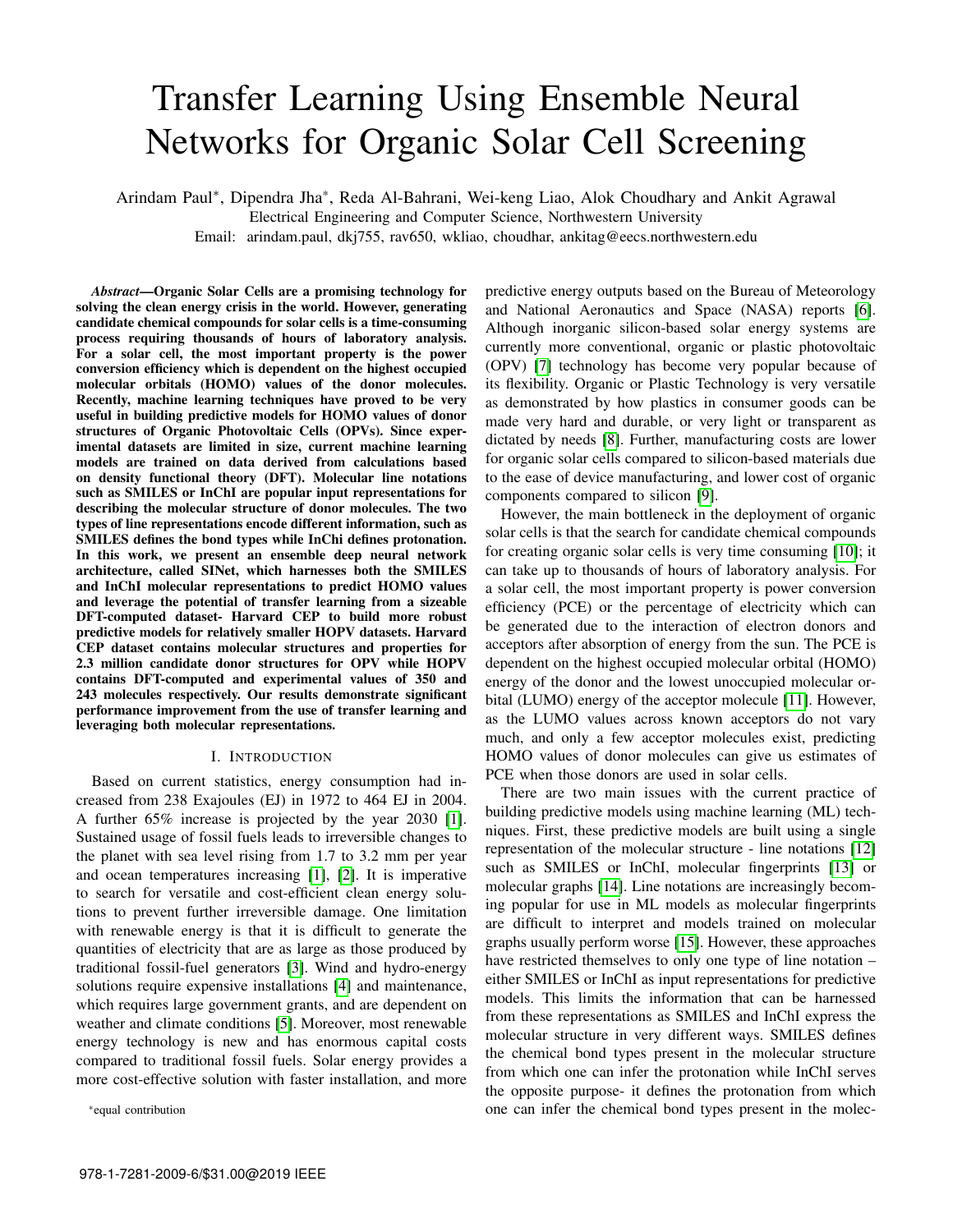ular structure. Also, SMILES was designed to be read and written by humans whereas InChi was intended to ignore tautomeric form and be more consistent. Since the two line representations are distinct in their properties, a predictive model can benefit from the use of both of them. Second, most of the datasets, especially, experimental datasets are limited in size. Hence, current ML models are either built using publicly available large DFT-computed datasets such as the Harvard CEP dataset [\[13\]](#page-7-5), [\[16\]](#page-7-8) or other limited experimental or DFT-computed datasets which are relatively smaller in size and hence, the model cannot learn the required data representation for making robust predictions. In this work, our goal is to leverage together larger DFT-computed datasets with relatively smaller datasets such as experimental observations and combine both types of line representations- SMILES and InChI – to build more robust predictive models for predicting HOMO values for donor candidates for OPV.

We present an ensemble deep neural network architecture, called SINet, which leverages both the SMILES and InChI molecular representations to learn to predict the HOMO values, and leverage transfer learning from large datasets to build more robust predictive models for a relatively smaller dataset. SINet is composed of two identical branches for both types of inputs; each branch consists of 1-D CNN layers followed by LSTM layers. The features learned by the two branches from the two input representations are combined and fed into a fully connected network for predicting the regression output of HOMO value. The deep neural network architecture of SINet enables us to perform transfer learning from a large dataset to relatively smaller dataset in a similar domain. Transfer learning has already been adopted in the fields of computer vision, natural language processing and other application domains [\[17\]](#page-7-9), [\[18\]](#page-7-10).

Our source dataset for transfer learning is the Harvard CEP dataset [\[13\]](#page-7-5), [\[16\]](#page-7-8) which contains molecular structures and properties for 2.3 million candidate donor structures for OPV. For the target dataset, we leverage DFT-computed and experimental values of 350 and 243 molecules respectively, from the HOPV [\[19\]](#page-7-11). Our results demonstrate significant performance improvement from the use of both types of inputs- the MAPE drops from 0.972% and 0.457% using SMILES and InChI respectively, to 0.213% when using them together using the SINet architecture. We also find significant benefit from using transfer learning from Harvard CEP to the HOPV datasets. The MAPE for experimental and DFT-computed datasets from HOPV drops from 2.782% to 1.513% and 2.118% to 1.478%, respectively. Since the model is first trained on a large dataset, it learns the required set of features from the input data representation, and this helps in learning the similar features present in the smaller target dataset, on which the model is fine-tuned. Our results demonstrate significant benefit from the use of both types of input representations as well as from transfer learning from a larger dataset. It showcases that leveraging machine learning with computational and experimental chemistry can play an essential role in the expedition of a systematic design of high-efficiency OPV materials, and holds significant promise as a potential solution to future energy needs.

#### II. BACKGROUND AND RELATED WORKS

In this section, we present a description of the OPV technology and Scharber model, and the two molecular representations we use in this work – SMILES and InChI, and discuss existing machine learning systems for predictive modeling for materials.

## *A. Organic Photovoltaic Cells*

Among current solar cell design paradigms, organic photovoltaic cell technology is a promising technology for the inexpensive and versatile utilization of solar energy. The traditional development of new OPV materials is predominantly based on empirical intuition or experience of materials scientists. A new design idea is followed by a labor-intensive synthesis, characterization, and prototype device optimization. Hence, the problem space of OPV renewable energy research is notably complicated as the design of successful OPV materials is a multifaceted problem. The conversion of sunlight into electricity can be achieved using a solar cell and is one of the most attractive future sources of energy. Ever since the development of the first solar cells, there has been an accelerated and comprehensive exploration for costeffective photovoltaics. OPVs are potential cost-effective and lightweight alternatives to silicon-based solar cells and could lead to the most substantial reduction of production cost. After being excited with light, firmly bound electron-hole pairs (excitons) are generated. As illustrated in Figure [1,](#page-2-0) an OPV works by absorbing a photon emitted by the sun. The photon carries energy that is used to excite an electron off a donor layer, often comprised of a semiconducting polymer.

However, for the solar cell to generate electricity, the electron and hole must be separated and subsequently collected at electrodes of opposite polarity. In order to accomplish this, the exciton bond must be broken. This happens at the donor-acceptor interface, where the exciton splits into separate free electron and hole. As the charges separate further, they can reach electrodes which upon becoming charged, generate electricity as the electrons move from the cathode to the anode.

OPVs have the advantage of combining the versatility and flexibility of plastics with photo-electronics. They can be made semi-transparent, and moldable into different forms and shapes. Researchers have even tried spray-coating OPVs on various surfaces [\[21\]](#page-7-12). Nonetheless, production scale small-area devices yield efficiency of only about 5% [\[22\]](#page-7-13), with laboratory experiments yielding the highest efficiency of around 10%, and hence there is much room for improvement. Several models predict the efficiencies to reach 15% assuming the usage of state of the art materials and device architectures [\[23\]](#page-7-14). The conventional process for the generation of such devices is iterative and time-consuming. However, due to the laborintensive process of generating candidates for OPVs, producing virtual screening techniques as elucidated by Pyzer-Knapp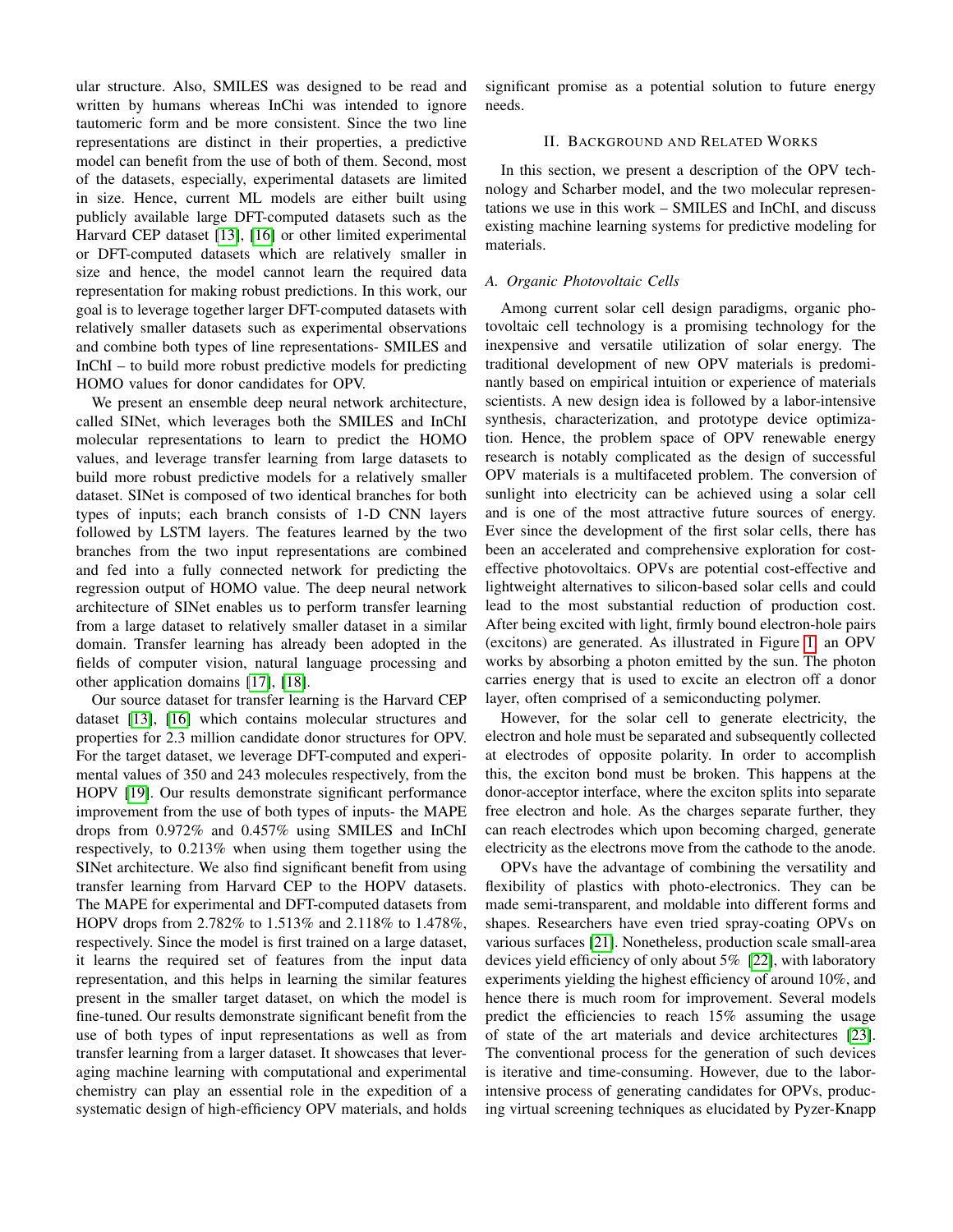

<span id="page-2-0"></span>Fig. 1. Photo-electricity generation in a bulk heterojunction Organic photovoltaic cell [\[20\]](#page-7-15). When the photons from the sun hit the surface of the OPV device, an electron from the donor is excited and combines with the corresponding hole at the acceptor layer to form an exciton. Electricity is generated when the exciton splits at the interface, and electrons move from the cathode to the anode.

et al. [\[13\]](#page-7-5) and our current study can potentially fasten the process considerably.

# *B. Scharber Model*

For a solar cell, the most important property is power conversion efficiency or the amount of electricity which can be generated due to the interaction of electron donors and acceptors. The Scharber model [\[11\]](#page-7-3) provides a relation between the voltage  $V_{oc}$  and the energies of the HOMO and the LUMO level of the donor and acceptor molecules, which in turn can be related to the power conversion efficiency (PCE), the maximum efficiency of solar cells. In the following equation,  $J_{sc}$  is the short-circuit current density, FF is electrical fill factor and  $P_{in}$  is incident-light intensity.  $E^{Donor}HOMO$  and  $E^{Acceptor} LUMO$  indicate the HOMO and LUMO energy levels of the donor and acceptor molecules respectively.

$$
V_{oc} = (1/e)(E^{Donor}HOMO - E^{Acceptor}LUMO) - 0.3V
$$

$$
PCE = 100 * (V_{oc} * FF * J_{sc})/P_{in}
$$

However, it is necessary to assert that the predictions from the Scharber analysis are restrained by various assumptions and the quality of the input data. The assumptions include requirements related to complicated bulk and interface behavior, and exciton and charge carrier dynamics. Hence, the resultant values should be understood as the potential performance that can be achieved if the assumptions are met.

# *C. SMILES*

Line notations are linear representations of chemical structures which encode the connection table and the stereochemistry of a molecule as a line of text [\[12\]](#page-7-4). Simplified Molecular Input Line Entry System (SMILES) [\[24\]](#page-7-16), [\[25\]](#page-7-17) is the most popular specification in the form of a line notation for describing the structure of chemical species using short ASCII strings encoding molecular structures and specific instances. One or more organic molecules attach to form long continuous chains known as branches. In the SMILES notation, branches are described by parentheses.

Molecules and reactions can be specified using ASCII characters representing atom and bond symbols. Most molecular editors and libraries can import SMILES strings. The other advantages of the SMILES format are that it is both human readable and writable. Further, it encodes the stereochemistry of the molecule intuitively. In this work, we limit ourselves to character level representation and do not explicitly encode the grammar. Based on the canonical ordering of atoms, unique SMILES is generated by depth-first search.

#### *D. InChI*

The IUPAC International Chemical Identifier (InChI) [\[26\]](#page-7-18) was developed by IUPAC and NIST (National Institute of Standards and Technology). It is a textual identifier for chemical substances which provides a standard way to encode molecular information. Every InChI string starts with the string "InChI=" followed by the version number and letter S in the case of standardized InChIs. Rest of the InChI string is structured as a sequence of layers and sub-layers. Each layer provides a specific type of information, and are separated by "/". The InChI algorithm transforms the structural information of the molecule into a unique InChI identifier in a threestep process. The first step is normalization which removes redundant information. This is followed by canonicalization that generates a unique number label for each atom. The last step is serialization that produces a string of characters.

SMILES and InChI are distinct notations. SMILES defines the bond types from which one can infer protonation, while InChI defines protonation from which one can infer the bond types. SMILES was designed to be read and written by humans and is therefore relatively straightforward to read, provided the user knows a few basic principles of the format. InChI, is comparatively less readable, is intended to ignore tautomeric form and is consistent. Table [I](#page-3-0) illustrates the distinction between SMILES and InChI representations.

#### *E. Related Works*

There have been many efforts in the field of ML-assisted materials prediction and discovery [\[13\]](#page-7-5), [\[14\]](#page-7-6), [\[27\]](#page-7-19)–[\[35\]](#page-7-20). For instance, Sajeev et al. [\[36\]](#page-7-21) developed a virtual library of semi-conductors and non semi-conductors of small organic compounds and applied various ML classifiers to predict the conductivity of a given compound. They used block descriptors as attributes which were generated based on E-Dragon Software [\[37\]](#page-7-22). Riede et al. [\[38\]](#page-7-23) used principal component analysis on a small data set of 62 organic solar cells which consisted of manufacturing parameters and measurement results on seven different substrates. Olivares-Amaya et al. [\[39\]](#page-7-24) employed Marvin code by ChemAxon [\[40\]](#page-7-25) on a set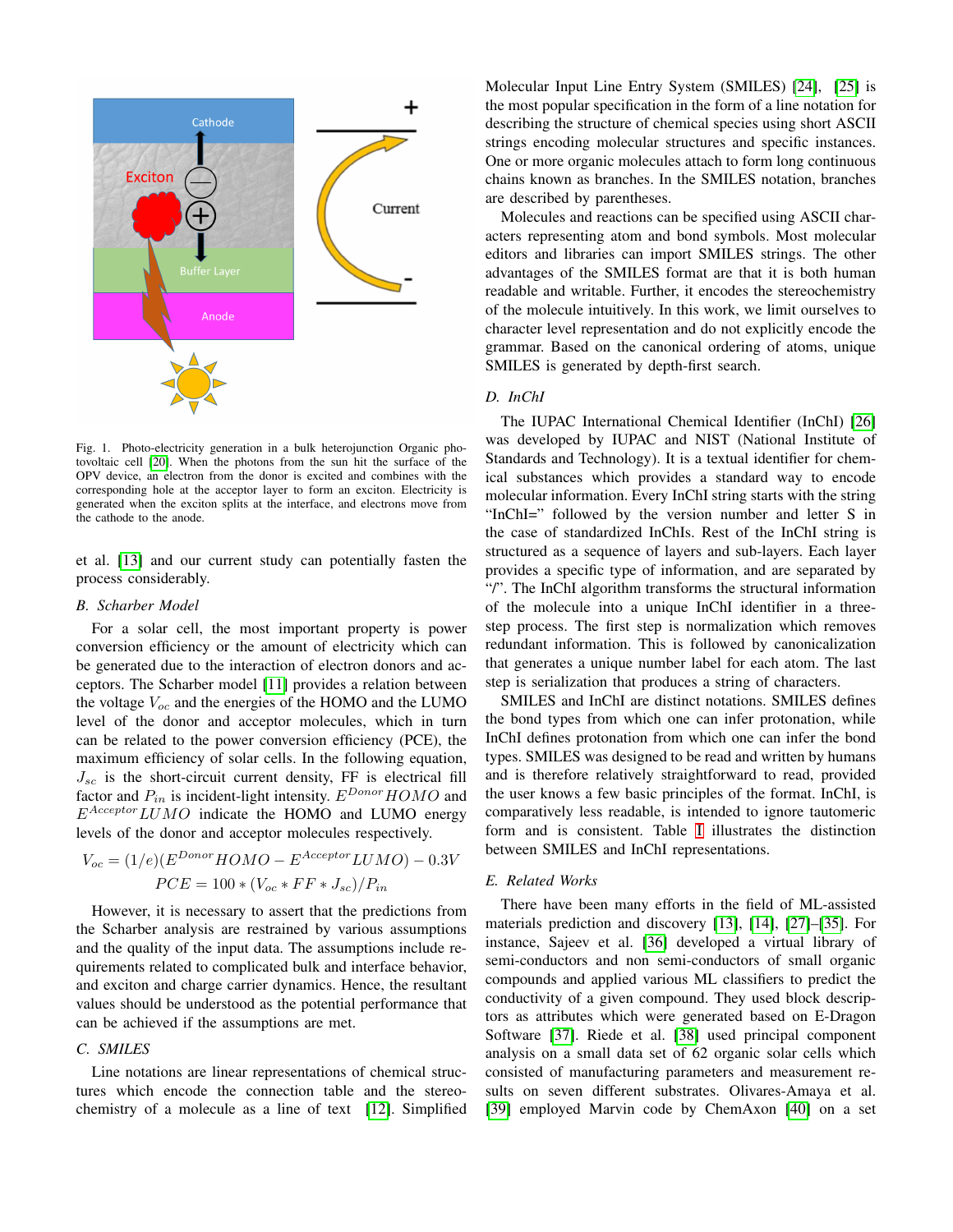TABLE I EXAMPLES OF SET OF SIMILAR CHEMICAL COMPOUNDS WITH THEIR CORRESPONDING SMILES AND INCHI NOTATIONS WITH EXPLANATION

<span id="page-3-0"></span>

| Compound 1            | Compound 2               | Line Notations (with explanation)                                                                                                                                                                                                                                                                                                                                                                                                                                                                                                                                                                                                                                                                                                                                      |
|-----------------------|--------------------------|------------------------------------------------------------------------------------------------------------------------------------------------------------------------------------------------------------------------------------------------------------------------------------------------------------------------------------------------------------------------------------------------------------------------------------------------------------------------------------------------------------------------------------------------------------------------------------------------------------------------------------------------------------------------------------------------------------------------------------------------------------------------|
| Ethanol               | Dimethyl Ether           | SMILES: CCO and COC<br>InChI: InChI=1S/C2H6O/c1-2-3/h3H,2H2,1H3 and InChI=1S/C2H6O/c1-3-2/h1-<br>2H <sub>3</sub><br>"C2H6O" means that the first and second atoms (1 and 2) are C atoms and the<br>third $(3)$ is an O atom. The connectivity is 1-2-3 for ethanol and 1-3-2 for dimethyl<br>ether. For ethanol atom 3 has 1 H atom, atom 2 has 2 H atoms, and atom 1 has<br>3 H atoms. For dimethyl ether atom 1-2 have 3 H atoms, while atom 3 has none.                                                                                                                                                                                                                                                                                                             |
|                       |                          | SMILES: CCN and CC[NH3+]<br>InChI=1S/C2H7N/c1-2-3/h2-3H2,1H3<br>InChI= $1S/C2H7N/c1-2-3/h2-$<br>and<br>3H2,1H3/p+1<br>For the InChI notation, the protonation (h2-3H2,1H3) is identical in both cases<br>$\bullet$<br>an corresponds to ethylamine. For ethylammonium " $p+1$ " indicates that an extra<br>proton is added.                                                                                                                                                                                                                                                                                                                                                                                                                                            |
| Ethylamine<br>Benzene | Ethylammonium<br>Toluene | SMILES: c1ccccc1 and Cc1ccccc1<br>InChI=1S/C6H6/c1-2-4-6-5-3-1/h1-6H and InChI=1S/C7H8/c1-7-5-3-2-4-6-7/h2-<br>6H.1H3<br>For the SMILES notation, in the case of benzene atom 1 is connected to both<br>atom 2 and atom 6, i.e. a ring is formed. "1" is a label and does not refer<br>to atom number 1 (see toluene). A lower case "c" is used to indicate aromatic<br>carbons, meaning they should be singly protonated. For toluene, the methyl group<br>is bonded to atom number 2, which is also bonded to atom number 7. For the<br>In ChI notation, in the case of benzene aromaticity is inferred from the fact that<br>all 6 carbon has 1 H atom (h1-6H). For toluene, the methyl group is bonded to<br>atom number 7, which is also bonded to atom number 6. |

of 50 training molecules compiled from the literature which provides a set of over 200 descriptors relevant for applications based on organic materials. Mannodi-Kanakkithodi et al. [\[28\]](#page-7-26) used kernel ridge regression (KRR) to transform the input fingerprint of a chemical compound into higher dimensional space to establish a linear relationship between the transformed fingerprint and the property of interest. They addressed the issue of accelerating polymer dielectrics design by extracting learning models from data generated by accurate state-ofthe-art first-principles computations for polymers occupying a vital part of the chemical subspace. In their 2013 work, Kanal et al. [\[20\]](#page-7-15) focused on a screening pipeline which used a genetic algorithm for initial screening and multiple filtering stages for further refinement of the HOMO and LUMO properties of acceptors and donors. In the Harvard Energy Clean Project, Pyzer-Knapp et al. [\[13\]](#page-7-5) used a multi-layered perceptron (MLP) for predicting power conversion efficiency of organic photovoltaic materials from a sizable database of DFT-derived properties.

Molecular graph convolutions [\[14\]](#page-7-6) is an ML architecture for learning from undirected graphs, specifically from small molecules, and have become popular representations for molecular structures. It uses a simple encoding of the molecular graphatoms, bonds, the distance between atoms that allow the model to take more advantage of information in the graph structure. More recently, Goh et al. [\[34\]](#page-7-27) developed an RNN neural network architecture SMILES2vec trained on SMILES for predicting chemical properties across different datasets. They did not explicitly encode information about SMILES grammar and rather allowed the RNN units to understand the intermediate features useful for property prediction implicitly. Their work also demonstrated that networks trained on line notations can perform better than other representations such as molecular graphs. Paul et al. [\[35\]](#page-7-20) used a combination of fingerprints and SMILES to develop a deep neural network architecture called CheMixNet, and it outperformed SMILES2vec trained only on SMILES strings on the same datasets.

#### III. METHOD

In this section, we present the source and target organic photovoltaic datasets used in our experiments, discuss the preprocessing of the SMILES and InChI strings and propound our methodology.

# *A. Datasets*

The source dataset for transfer learning is the Harvard CEP Dataset [\[13\]](#page-7-5), [\[16\]](#page-7-8) which contains molecular structures and properties for 2.3 million candidate donor structures for organic photovoltaic cells. For a solar cell, the most important property is power conversion efficiency or the amount of electricity which can be generated due to the interaction of electron donors and acceptors, which are dependent on the HOMO values of the donor molecules. In this work, we considered the highest occupied molecular orbitals (HOMO) as the target property as it determines the power conversion efficiency of a solar cell according to the Scharber model [\[11\]](#page-7-3).

The target dataset was the Harvard Organic Photovoltaic (HOPV) dataset [\[19\]](#page-7-11) which is a collection of photovoltaic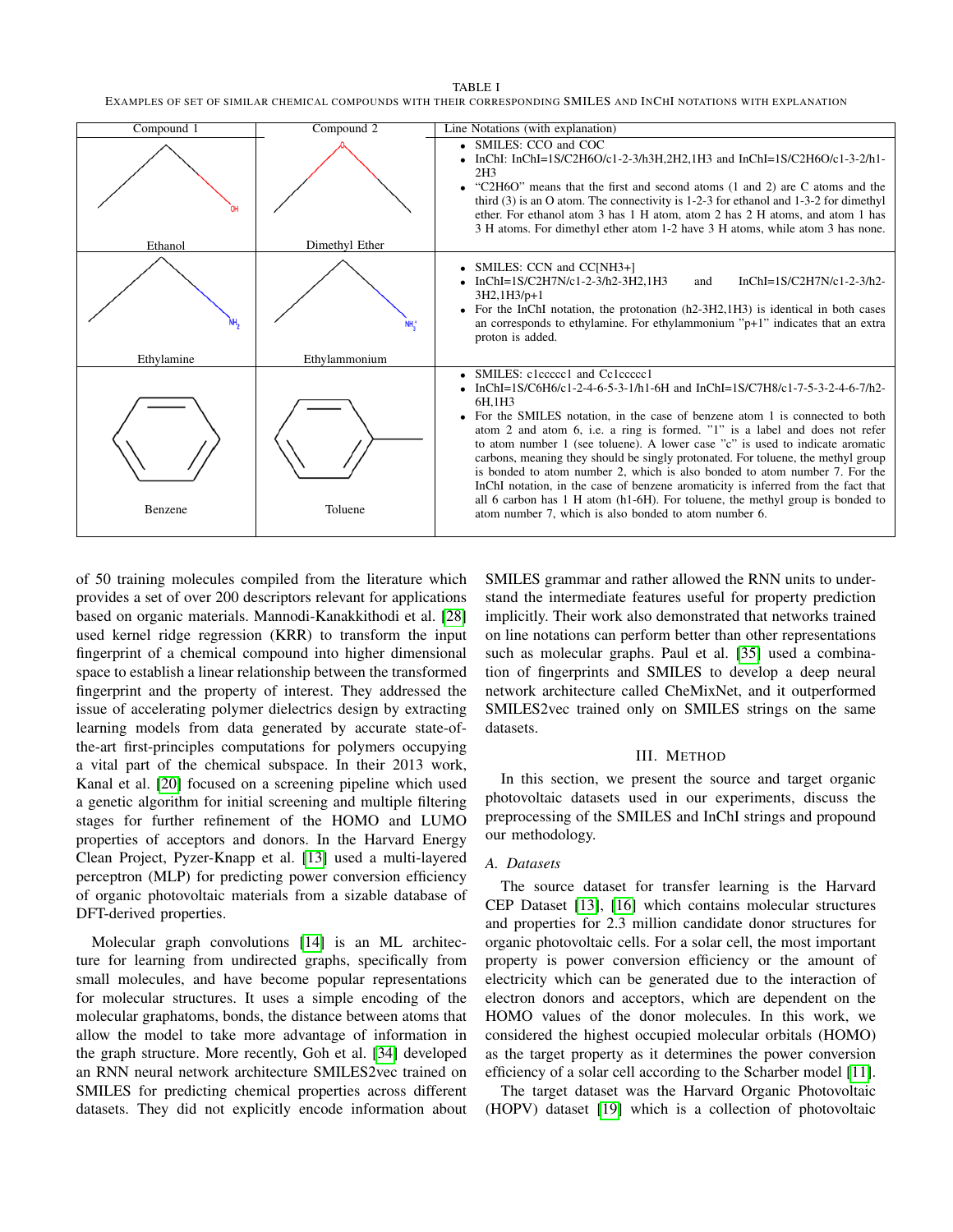measurements for a diverse set of 350 organic molecules generated by extensively searching the literature. Of these, experimental values were available for 243 molecules and calculated values using density functional theory (DFT) were available for 344 molecules. In our experiments, the DFTcomputed values in the HOPV dataset were reduced to 344 molecules after removing redundant isomeric samples [\[41\]](#page-7-28). We used both the experimental and calculated datasets as target datasets for transfer learning. The HOPV dataset contains density functional theory (DFT) calculations for four functionals B3LYP, BP86, PBE and M06 using the basis set def2-SVP [\[42\]](#page-7-29). We used B3LYP functional values as it is the most popular functional for HOMO value calculations. Further, HOMO values across all conformers were Boltzmannweight averaged [\[43\]](#page-7-30).

## *B. Preprocessing*

For both the SMILES and InChI sequences, one-hot encoding was performed separately to convert them into fixed length representations. The sequence lengths were calculated using the length of the longest SMILES and InChI sequences in the dataset respectively. To maintain a uniform sequence size, shorter strings were padded with zeros. Similar to SMILES2vec, vocabulary size was equal to the number of unique characters. The sequence lengths are 82 and 162 respectively for SMILES and InChI input representations.

## *C. SINet*

Figure [2](#page-5-0) illustrates the proposed approach for performing transfer learning from the Harvard CEP dataset to the two smaller target datasets in the HOPV dataset. The deep neural network architecture used for the task consists of two branches for the two types of the input representations of SMILES and InChI. The SMILES input vector has a length of 82 while the InChI input has 162 values. Both branches have the same network configuration. Each branch is composed of a 1-D CNN followed by an LSTM network. The 1-D CNN is composed of two layers with 32 filters each; the filter size used in each layer is 3 and same padding for the inputs and output. The convolutional layers are followed by max pooling with a pool size of 2. There was no significant difference with other types of pooling and other pooling sizes. The output of the 1-D CNN is fed into the LSTM network which is composed of 2 layers having 64 units each. Finally, the outputs from both branches are concatenated into the merge layer and fed into a fully connected network which is composed of a penultimate dense layer with 64 units and the final layer that gives the HOMO value as the regression output. Since the network architecture leverages both SMILES and InChI molecular representations, we refer to it as SINet.

For transfer learning, first, we train a model on the source dataset of Harvard CEP from scratch (by initializing the model parameters from scratch before training). While being trained on the large dataset, the model learns a rich set of feature representations present in the large training data which is useful for making predictions in the source domain. Next, for using transfer learning, we can follow one of the two techniques. Either, the same trained model can be fine-tuned by training on the target dataset, or we can initialize a new model using the model parameters from the model trained on the source data and then fine-tune it on the target data. In this work, we use the first approach as the target dataset is very small, and we wanted to harness the source dataset as much as possible. In the case of transfer learning, rather than learning all the feature representations present in the input data from scratch, the model already knows the input data distribution from the source dataset and only fine-tunes its parameters to adapt to the target dataset.

# IV. EXPERIMENTAL RESULTS

In this section, we present the experimental settings and results of the ensemble SINet architecture including the impact of transfer learning for performance gain on the smaller HOPV datasets.

# *A. Experimental Settings*

The models were implemented using Python and Keras [\[44\]](#page-7-31) with TensorFlow [\[45\]](#page-7-32) as the backend. We used Adam as the optimization algorithm with a mini-batch size of 32. For generating the InChI fingerprints for the CEP dataset, we used RDKIT [\[46\]](#page-7-33) library to generate InChI from the molecules. Scikit-Learn [\[47\]](#page-7-34) was used for data preprocessing and for evaluating the test set errors. All experiments are carried out using NVIDIA DIGITS DevBox with a Core i7-5930K 6 Core 3.5GHz desktop processor, 64GB DDR4 RAM, and 4 TITAN X GPUs with 12GB of memory per GPU. We performed extensive hyperparameter search as well as architecture search for SINet. For our experiments, we used a learning rate of 0.001. We used the mean squared error (MSE) as the loss function and used the mean absolute % error (MAPE) as the performance metric. Early stopping was used during training to avoid over-fitting. For our experiments, we split each dataset into 70-20-10 ratio for training, test and validation sets; we used the same split for all experiments of each dataset. Stratified shuffling was used to ensure that the distribution of HOMO values for all the 3 subsets was similar.

## *B. Impact of Leveraging SMILES & InChi*

First, we explored the performance of using different types of input representations and their combinations on the source and the target datasets. On the source dataset of Harvard CEP, we observe that the MAPE decreased to 0.213% while using the SINet model as shown in Figure [3.](#page-5-1) In contrast, while using the individual input representations with the individual branch of SINet, the MAPE values were 0.972% and 0.457% using SMILES and InChi. This was also true for the target datasets of experimental and DFT-computed values from HOPV. We conjecture the prediction mainly improves while leveraging multiple molecular representations because the two line notations- SMILES and InChI differ in the representation and detail; hence, the model can learn different feature representation from the two input representation, leading to better performance.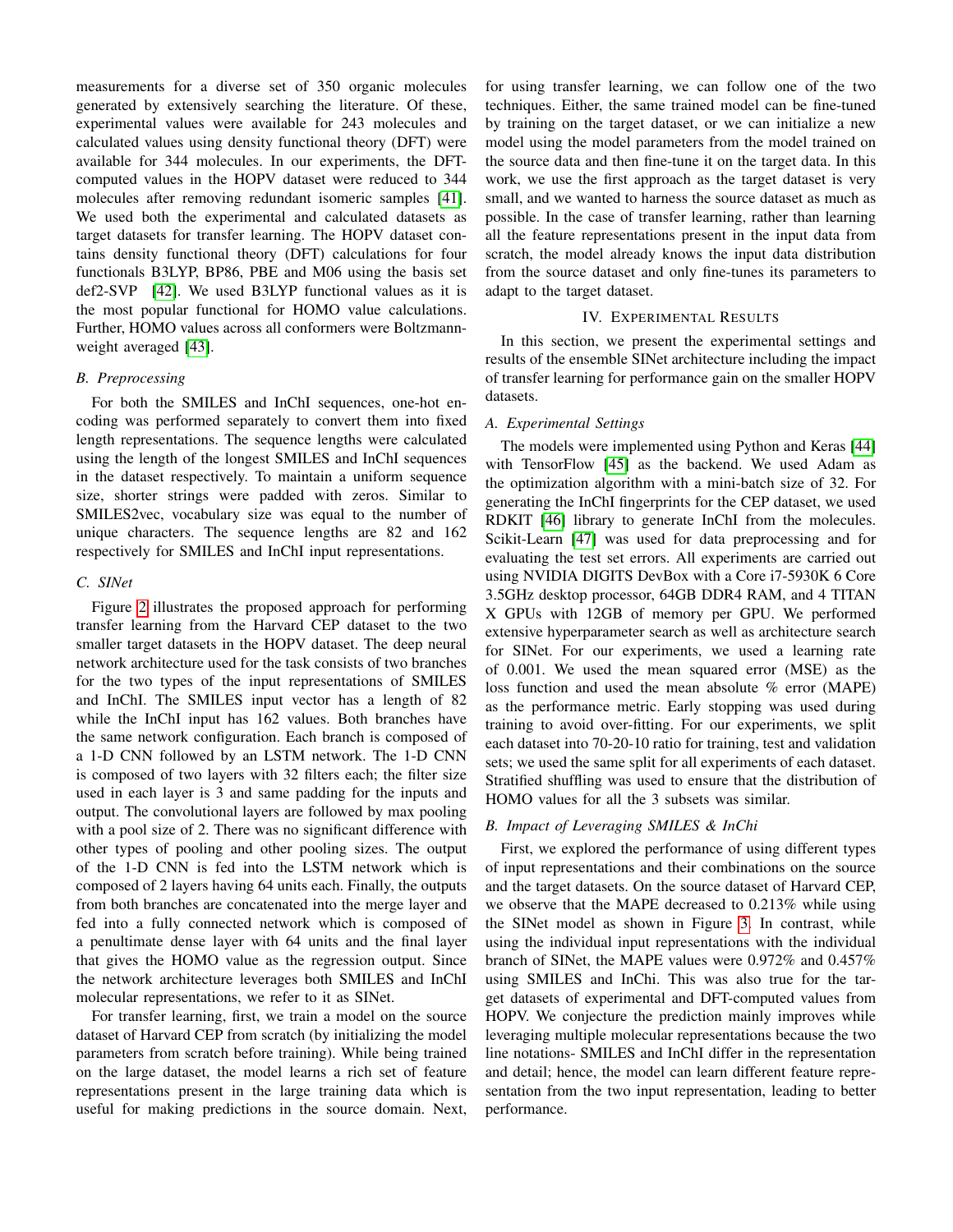

<span id="page-5-0"></span>Fig. 2. The proposed SINet architecture for learning from the two text-based molecular representations - SMILES and InChI. The left side (represented by faded colors) represents the learning from the source dataset while the right side (represented by darker colors) represents the learning for the target dataset. For both the learning systems, the red branch represents the network for sequence modeling from SMILES while the blue branch represents the network for sequence modeling from InChI. The purple part represents the fully connected layers that learn the final output from the combination of features learned by the two network branches. We exemplify the SMILES and InChI with one representative example in this illustration from both the source as well as target datasets.



<span id="page-5-1"></span>Fig. 3. Mean Absolute Error Percentage for the CEP Dataset (source dataset)



<span id="page-5-2"></span>Fig. 4. Mean Absolute Error Percentage for the OPV Experimental Dataset without and with Transfer Learning (TL)

Furthermore, we experimented with simply combining the two input representations- SMILES and InChI into a single input vector (represented as SMILES + InChI in Figure [3\)](#page-5-1), before feeding them into a branch of SINet, the MAPE, in this case, was 0.430% which is lower than while using single input. However, there was no benefit from simply

combining the two input representations into a single vector in the case of experimental target dataset. We surmise that this could be because the two line notations encode different representations with varying lengths for different compounds, and a concatenation of the representations was not sufficient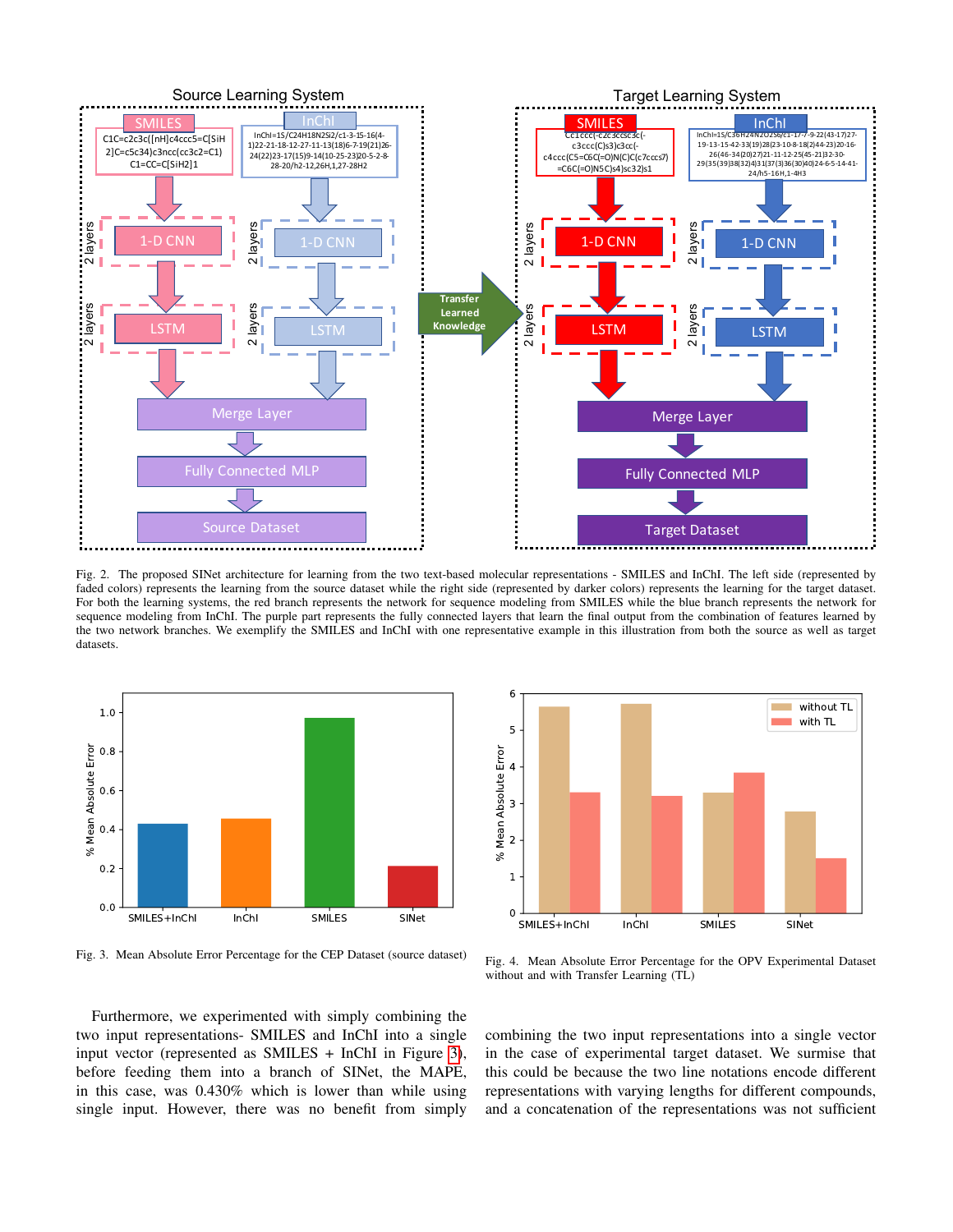

<span id="page-6-7"></span>Fig. 5. Mean Absolute Error Percentage for the OPV DFT Dataset without and with Transfer Learning (TL)

for learning both notations. Our results recommend that a better way to incorporate multiple input representations such as SMILES and InChI, in this case, is to design the deep neural network to have different model components to handle each of them before the learned features can be combined to make the final output as in the case of SINet.

In addition, we can observe the impact of training data size on the prediction performance; the prediction error of SINet on Harvard CEP dataset is significantly lower than the prediction error of SINet on the two other relatively smaller datasets. This also justifies the use of large dataset as the source dataset while using transfer learning to a smaller target dataset.

## *C. Impact of Transfer Learning*

We also investigated the impact of transfer learning from the DFT-computed dataset of Harvard CEP to the relatively smaller DFT-computed and experimental datasets from HOPV. For the experimental data having only 243 samples, the MAPE in case of SINet decreased significantly from 2.782% to 1.513% which is around half. We observed similar changes when using just one input or their simple combination as shown in Figure [4.](#page-5-2) For the target dataset of DFT-computed dataset with 344 samples, the error for SINet decreased from 2.118% to 1.478% (in Figure [5\)](#page-6-7). Such a significant drop in the MAPE for both our target datasets illustrates the efficacy of using transfer learning from large datasets when doing predictive modeling on smaller datasets with a lesser number of samples. The experiments exhibit that when a model is trained on a large dataset (model parameters being initialized from a model trained on large source dataset), it already captures the required features from the dataset which makes it easy to learn the features present in target data from a similar domain on which it is fine-tuned.

## V. CONCLUSION AND FUTURE WORKS

In this paper, we presented a novel approach of predictive modeling for HOMO values of donor molecules for the generation of OPV candidates by leveraging both large DFTcomputed dataset and relatively smaller DFT-computed and experimental datasets using both types of input representation-SMILES and InChI, using the concept of transfer learning with deep neural networks. For the source dataset, we leveraged the Harvard CEP dataset which contains millions of OPV candidates with the DFT-computed HOMO values. For the target dataset, we used the DFT-computed and experimental data from HOPV which contains relatively smaller data- 344 and 243, respectively.

Our results demonstrate significant benefit from the use of both types of input representations as well as from transfer learning from a larger dataset. It showcases that leveraging machine learning with computational and experimental chemistry can play an essential role in the expedition of a systematic design of high-efficiency OPV materials, and holds significant promise as a potential solution to future energy needs. The search process for the donor cells with high HOMO values can be made faster by leveraging transfer learning from a larger calculated dataset to a small wellcurated experiment-theory calibrated dataset, and this exposes an exciting area in materials discovery, and in particular for solar cell technology. Further, as our approach is based on simple text representations, it is easier for chemists to explore adding or removing subgroups to the chemical compounds to explore the impact on power efficiency instead of performing elaborate experiments.

As a future work, we believe Hierarchical Attention Networks (HANs) [\[48\]](#page-7-35) that combine character level and word level sequences for text prediction can be harnessed to exploit the layer-based nomenclature of the InChI representation. Although we limited the scope of this current work for organic photovoltaic datasets, we believe that SINet would be helpful for the broad communities of cheminformatics and bioinformatics, as SMILES and InChI are popular representations for any type of organic molecule.

## ACKNOWLEDGMENT

This work is supported in part by the following grants: NIST award 70NANB14H012, NSF award CCF-1409601; DOE awards DE-SC0014330, DE-SC0019358.

#### **REFERENCES**

- <span id="page-6-0"></span>[1] T. F. Stocker, D. Qin, G.-K. Plattner, M. Tignor, S. K. Allen, J. Boschung, A. Nauels, Y. Xia, V. Bex, and P. M. Midgley, "Climate change 2013: The physical science basis," 2014.
- <span id="page-6-1"></span>[2] A. Hoffman, "Computational chemistry in rational material design for organic photovoltaics," 2015.
- <span id="page-6-2"></span>[3] G. Boyle *et al.*, *Renewable energy: power for a sustainable future*. Taylor & Francis, 1997.
- <span id="page-6-3"></span>[4] J. A. Turner, "A realizable renewable energy future," *Science*, vol. 285, no. 5428, pp. 687–689, 1999.
- <span id="page-6-4"></span>[5] L. Baxter, "Biomass-coal co-combustion: opportunity for affordable renewable energy," *Fuel*, vol. 84, no. 10, pp. 1295–1302, 2005.
- <span id="page-6-5"></span>[6] NASA, "Nasa - clean energy," [https://www.nasa.gov/centers/ames/](https://www.nasa.gov/centers/ames/greenspace/clean-energy.html) [greenspace/clean-energy.html,](https://www.nasa.gov/centers/ames/greenspace/clean-energy.html) 2016.
- <span id="page-6-6"></span>[7] J. Yu, Y. Zheng, and J. Huang, "Towards high performance organic photovoltaic cells: A review of recent development in organic photovoltaics," *Polymers*, vol. 6, no. 9, pp. 2473–2509, 2014.